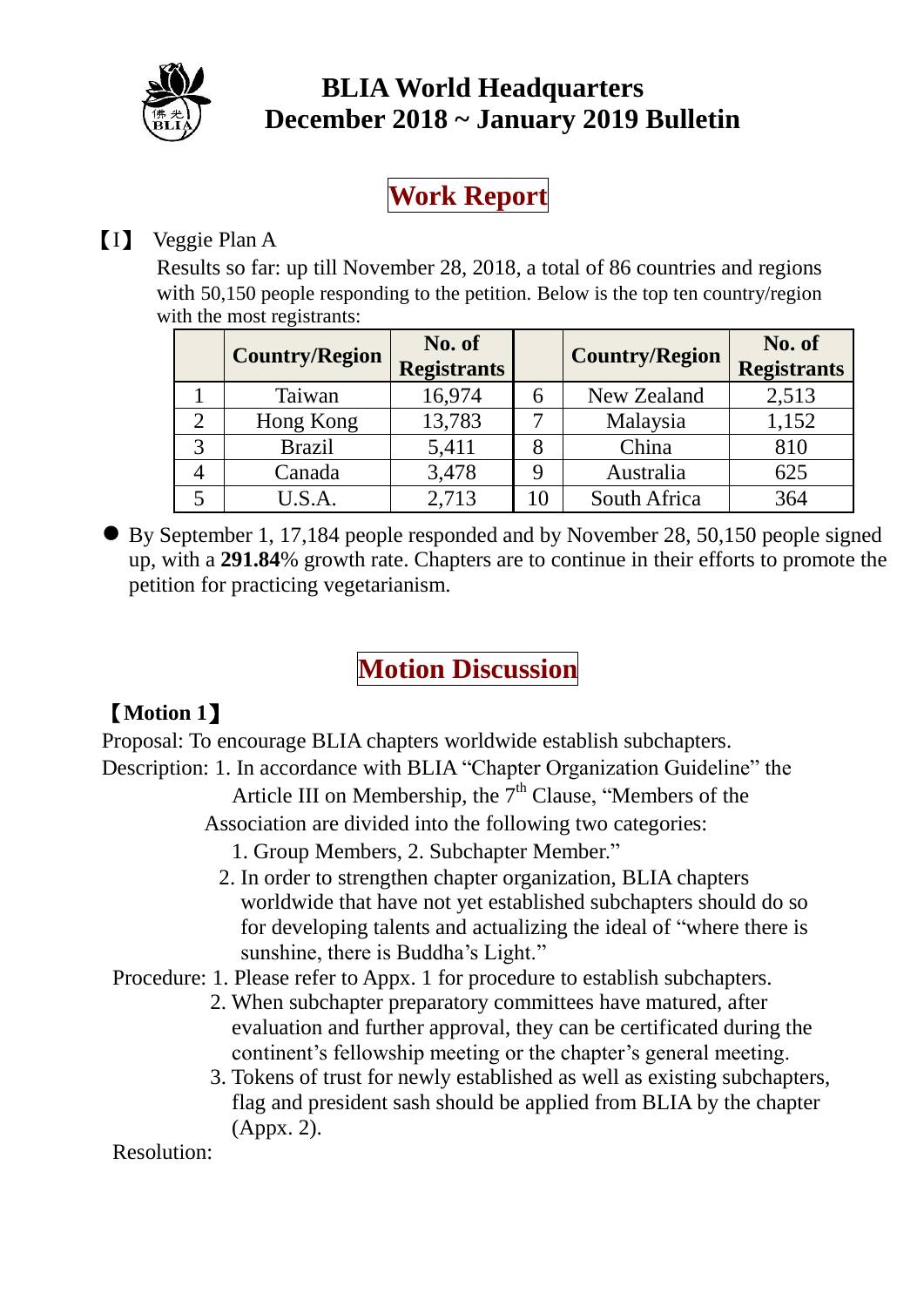### 【**Motion 2**】

Proposal: To conduct "BLIA Three Acts of Goodness Micromovie Contest."

Description: In order to enhance the influence of Humanistic Buddhism, chapter are to promote a "Three Acts of Goodness" micromovie contest in different regions for presenting the truth, kindness, and beauty in the world with "do good deeds, speak good words, and think good thoughts," produced in micromovie format for enhancing social harmony and world peace.

- Procedure: 1. Themes of production: environmental preservation, three acts of goodness, Buddhist stories
	- 2. Online submission: February 1~May 31, 2019 Voting Period: June 3-17, 2019
	- 3. To particiate: check for information on January 1, 2019 at [www.blia.org](http://www.blia.org/)

Resolution:

## 【**Motion 3**】

Proposal: To promote the new Buddhism Exam "Buddhist Wisdom GO" APP

- Description: 1. In order to motivate people worldwide to learn and understand the meaning, sutras, treatises, history, schools, sects, and culture of Buddhism through online gaming in the format of a Buddhism exam, enhancing their competency in Buddhism.
	- 2. Coordinated by Chinese Humanistic Buddhism Federation, "Buddhist Wisdom GO" APP  $\frac{1}{\sqrt{2}}$  # # # is developed by the renowned

Chinese gaming developer NetDragon Websoft.

- Procedure: 1. Chapters and subchapters are welcome to promote the APP, inviting members and people interested in learning Buddhism to download the APP, spending just 10 minutes a day for improving their knowledge of Buddhism through gaming.
	- 2. Go to the APP store with cell phone and search for "Buddhist Wisdom GO" for downloading and registration. Those with Facebook or WeChat accounts can log in when they are online.
	- 3. Temples are to hold contests with a "diligence chart" listing subchapters or individuals as entrants for regular recognitions to encourage everyone to learn diligently.

Resolution: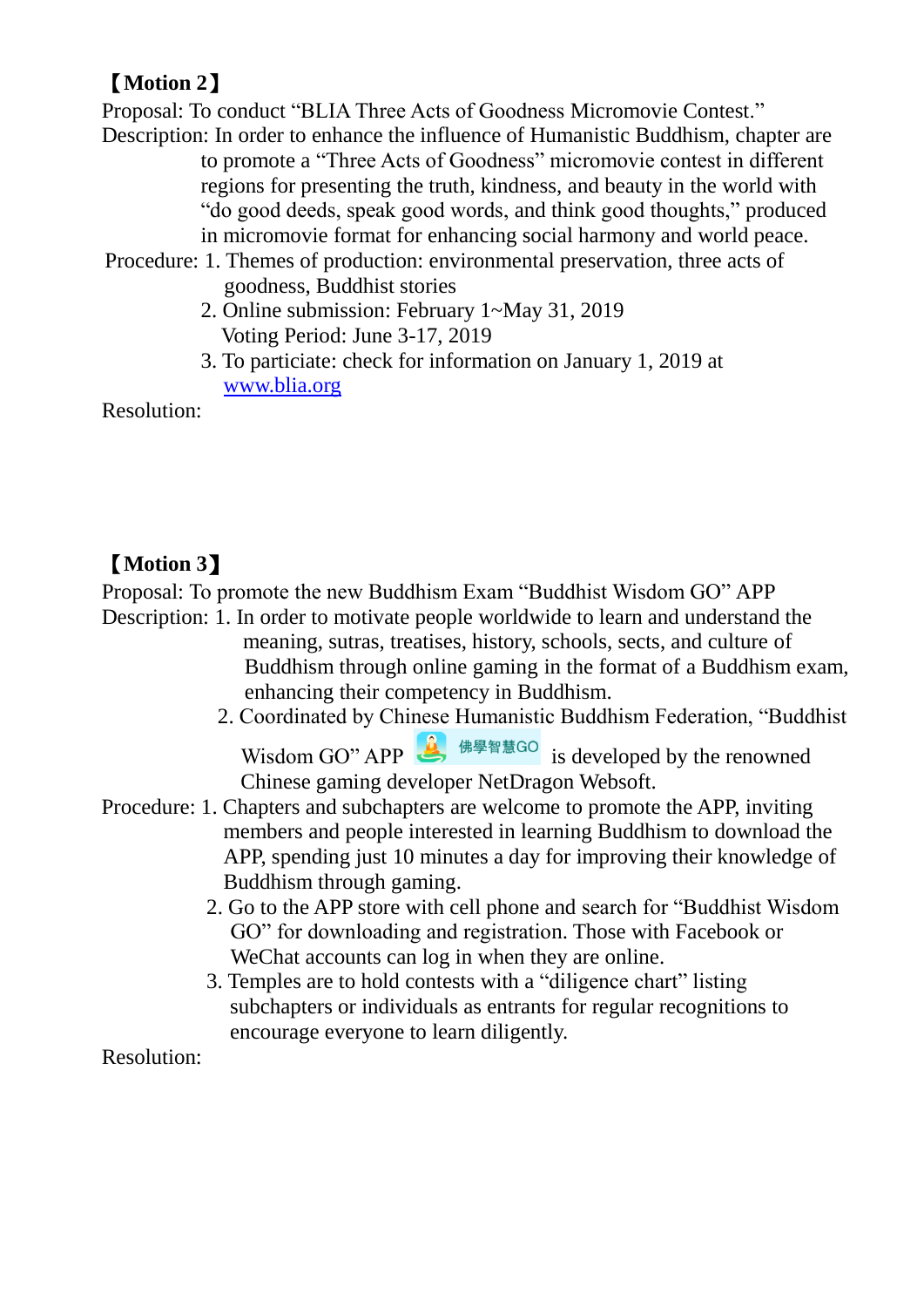# **BLIA Affairs**

- I. 【New Members Seminar】 After conducting Triple Gem Refuge ceremonies, the participants will become BLIA "preparatory members." Branch temples can hold new members seminars to introduce BLIA principles and its organization, inviting them to join BLIA.
- II. 【Name List of All New Executives】
	- 1) All chapters and elder advisor committees which had conducted re-elections in 2018 should submit name lists of their new executives to World Headquarters Secretarial Office within 15 days after re-election for record keeping and the processing of appointment certificates.
	- 2) Please refer to the June-July 2018 Bulletin for the relevant forms (Appx. 3).
	- 3) Appointment certificates of subchapter new executives are to be issued by the relevant chapters. Blank certificates and subchapter elder advisor badges can be applied from the continent's vice secretary general. (These were provided to the various continents at the 2017 Board of Directors Meeting)
- III. 【Former Chapter/Subchapter President Self-Assessment Form】
	- 1)All chapter/subchapter presidents completing their terms of service on December 31, 2018 are to complete the "Former President Self-Assessment Form" (Appx. 3). Chapter/subchapter presidents re-elected for a second term need not complete the form.
	- 2) The completed "Former President Self-Assessment Form" should be submitted by Monastic Advisors to the World Headquarters before January 31, 2019. Subchapter presidents should submit the completed forms to their relevant chapters for record.

| <b>Continent</b> | <b>Name of Chapter</b>                                                 |  |  |
|------------------|------------------------------------------------------------------------|--|--|
| Northeast Asia   | Guam                                                                   |  |  |
| Southeast Asia   | Bangkok, Thailand; Sabah, Malaysia                                     |  |  |
| America West     | Kansas, Colorado, San Diego                                            |  |  |
| America East     | Toronto, Canada; Boston and Miami, U.S.A.                              |  |  |
| South America    | Brazil, Argentian, Chile                                               |  |  |
| Europe           | Switzerland; Geneva; Porto, Portugal; Frankfurt and<br>Berlin, Germany |  |  |
| Africa           | <b>Blufontaine</b>                                                     |  |  |
| Taiwan           | <b>BLIA</b> Chunghua                                                   |  |  |

3) Chapters holding re-elections in 2018 are as follows: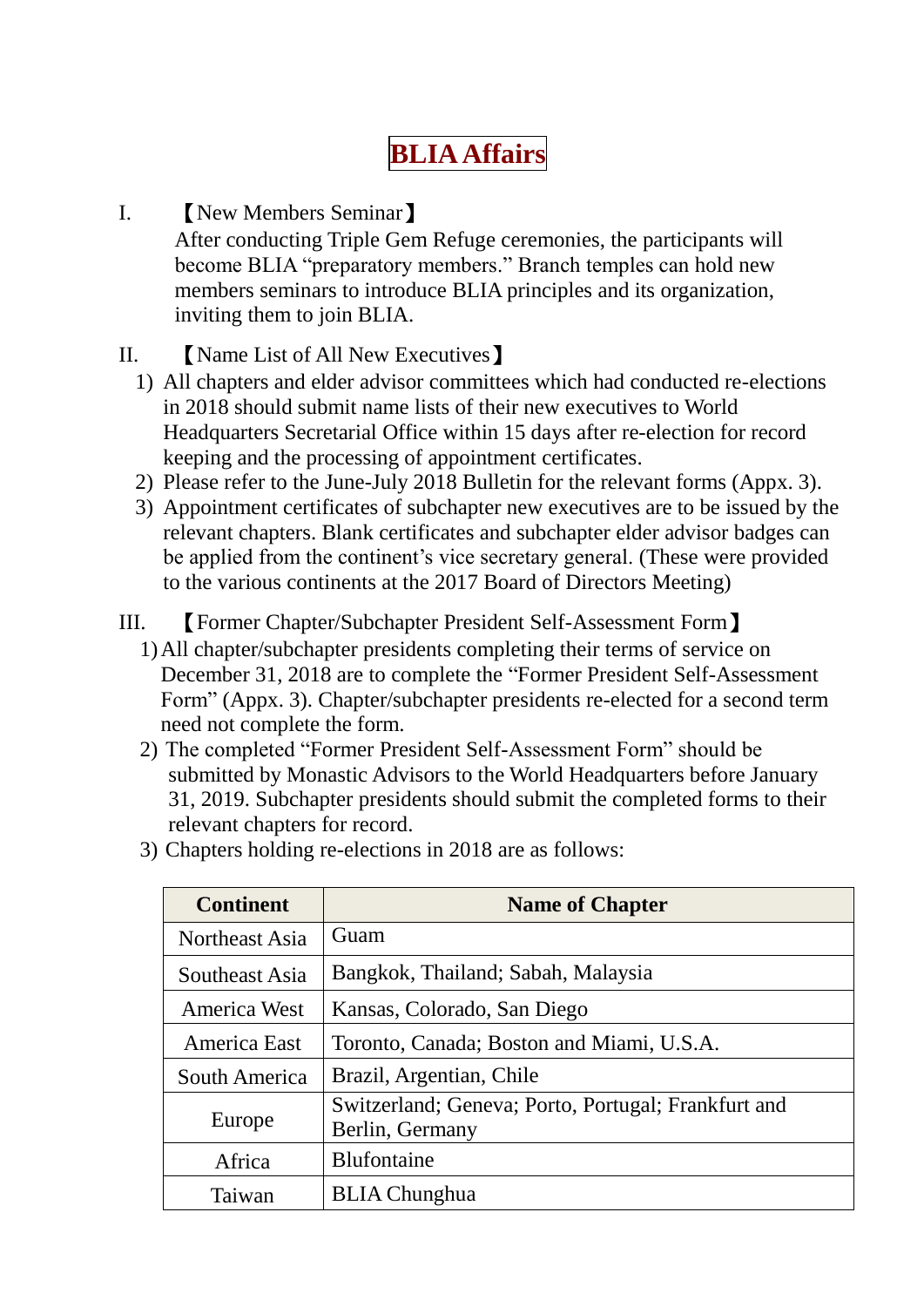#### IV. 【UN News Reader】

To promote the downloading of "UN News Reader" APP for daily updates of news in the world and the UN, knowing the latest in international situations.

# **BLIA Membership**

I. 【Replacement of Old Membership Card with New Card】 In order to encourage all members to replace their old membership cards, if the old cards are replaced with new ones before June 30, 2019, there will be no production fees charged. Chapters are requested to promote full replacements. After the deadline, there will be a production fee of US\$5.00 each.



### II. 【Membership General Survey】

1) World Headquarters Membership Unit will be mailing out to all chapters on January 1, 2019 with an attachment of the chapter's "Membership List" for ease of conducting a general survey. Due to the personal information involved, please safeguard the document, which should not be used for any other purpose. On the handing-over of the position of chapter president, the membership list should be regarded as material for handing over to the next president.

- 2) Chapters are requested to continue in membership survey and to report to World Headquarters Membership Unit any changes to the chapter's membership (such as: having passed away, changed to casual membership, moved to a new location and another chapter or changed telephone number etc.) before April 30 each year for updating the information.
- 3) World Headquarters will base on the changes reported on April 30, 2019 to update the number of members, which will be used as the basis for calculating membership dues to be submitted to the World Headquarters for 2019.